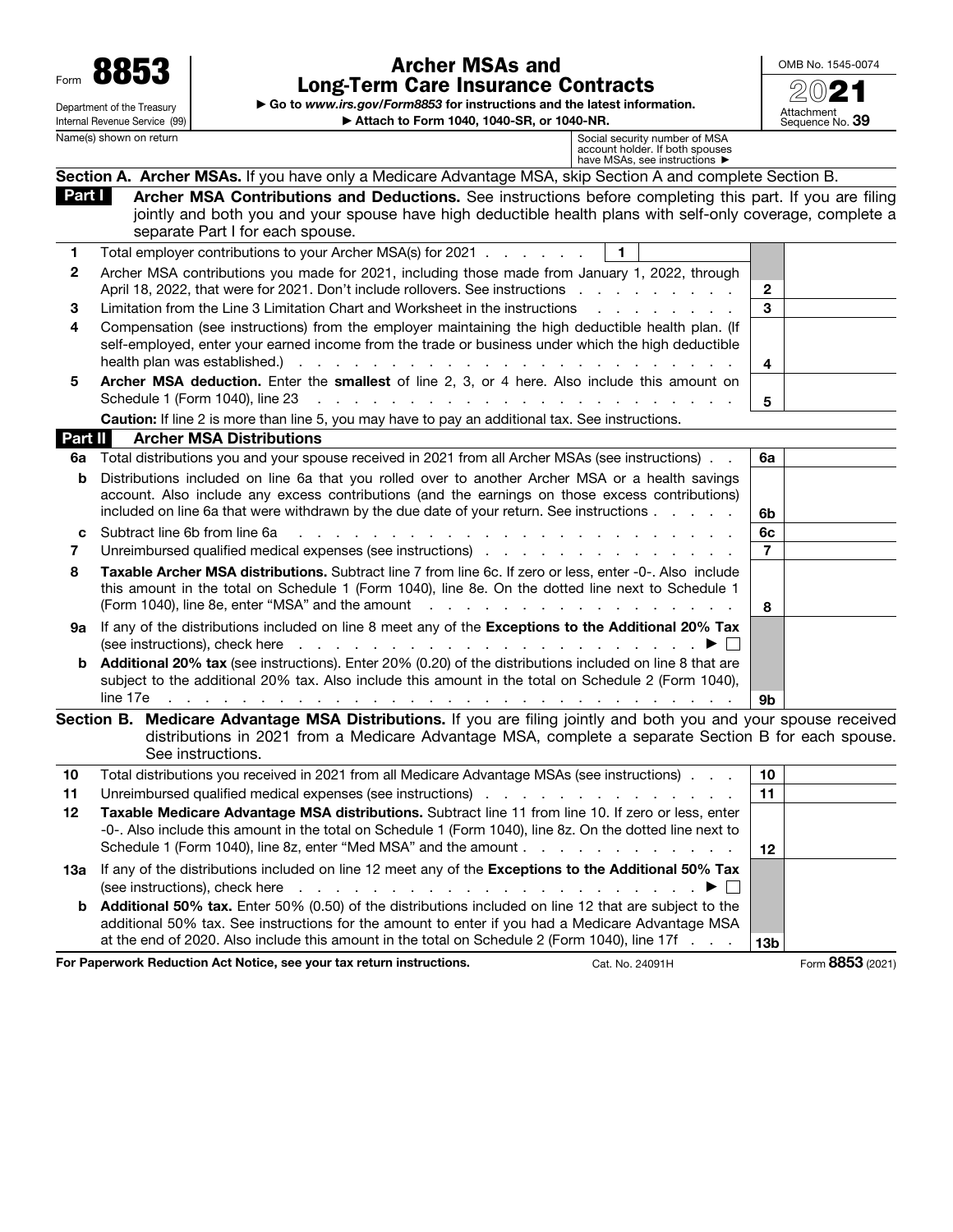| Form 8853 (2021)                                                                |                                                                                                                                                                                                                                                                                                                                                                                                                                                                                                                              | Attachment Sequence No. 39<br>Page 2                                                                                 |
|---------------------------------------------------------------------------------|------------------------------------------------------------------------------------------------------------------------------------------------------------------------------------------------------------------------------------------------------------------------------------------------------------------------------------------------------------------------------------------------------------------------------------------------------------------------------------------------------------------------------|----------------------------------------------------------------------------------------------------------------------|
| Name of policyholder (as shown on return)<br>policyholder $\blacktriangleright$ |                                                                                                                                                                                                                                                                                                                                                                                                                                                                                                                              | Social security number of                                                                                            |
|                                                                                 | Section C. Long-Term Care (LTC) Insurance Contracts. See Filing Requirements for Section C in the instructions<br>before completing this section.                                                                                                                                                                                                                                                                                                                                                                            | <u> 1980 - Johann Barn, mars ann an t-Amhain Aonaich an t-Aonaich an t-Aonaich ann an t-Aonaich ann an t-Aonaich</u> |
|                                                                                 |                                                                                                                                                                                                                                                                                                                                                                                                                                                                                                                              |                                                                                                                      |
| 14a                                                                             | Name of insured $\blacktriangleright$                                                                                                                                                                                                                                                                                                                                                                                                                                                                                        |                                                                                                                      |
| 15                                                                              | In 2021, did anyone other than you receive payments on a per diem or other periodic basis under a<br>qualified LTC insurance contract covering the insured or receive accelerated death benefits under a life                                                                                                                                                                                                                                                                                                                | $\Box$ No<br>∣∣Yes                                                                                                   |
| 16                                                                              |                                                                                                                                                                                                                                                                                                                                                                                                                                                                                                                              | $\Box$ Yes<br>∣ No                                                                                                   |
|                                                                                 | Note: If "Yes" and the only payments you received in 2021 were accelerated death benefits that were<br>paid to you because the insured was terminally ill, skip lines 17 through 25 and enter -0- on line 26.                                                                                                                                                                                                                                                                                                                |                                                                                                                      |
| 17                                                                              | Gross LTC payments received on a per diem or other periodic basis. Enter the total of the amounts<br>from box 1 of all Forms 1099-LTC you received with respect to the insured on which the "Per diem"<br>box in box 3 is checked<br>the contract of the contract of the contract of the contract of the contract of the contract of the contract of                                                                                                                                                                         | 17                                                                                                                   |
|                                                                                 | Caution: Don't use lines 18 through 26 to figure the taxable amount of benefits paid under an LTC<br>insurance contract that isn't a qualified LTC insurance contract. Instead, if the benefits aren't<br>excludable from your income (for example, if the benefits aren't paid for personal injuries or sickness<br>through accident or health insurance), report the amount not excludable as income on Schedule 1<br>(Form 1040), line 8z or, for taxpayers filing Form 1040-NR, on Schedule NEC (Form 1040-NR), line 12. |                                                                                                                      |
| 18                                                                              | Enter the part of the amount on line 17 that is from <b>qualified</b> LTC insurance contracts                                                                                                                                                                                                                                                                                                                                                                                                                                | 18<br><b>Contract Contract</b>                                                                                       |
| 19                                                                              | Accelerated death benefits received on a per diem or other periodic basis. Don't include any amounts<br>you received because the insured was terminally ill. See instructions                                                                                                                                                                                                                                                                                                                                                | 19                                                                                                                   |
| 20                                                                              | Add lines 18 and 19<br>and the company of the company of the<br>and the company of the<br>Note: If you checked "Yes" on line 15 above, see Multiple Payees in the<br>instructions before completing lines 21 through 25.                                                                                                                                                                                                                                                                                                     | 20<br>and the contract of the contract of the                                                                        |
| 21                                                                              | Multiply \$400 by the number of days in the LTC period                                                                                                                                                                                                                                                                                                                                                                                                                                                                       | 21                                                                                                                   |
| 22                                                                              | Costs incurred for qualified LTC services provided for the insured during the<br>LTC period (see instructions) $\cdots$ $\cdots$ $\cdots$ $\cdots$ $\cdots$ $\cdots$ $\cdots$                                                                                                                                                                                                                                                                                                                                                | 22                                                                                                                   |
| 23                                                                              | Enter the larger of line 21 or line 22                                                                                                                                                                                                                                                                                                                                                                                                                                                                                       | 23                                                                                                                   |
| 24                                                                              | Reimbursements for qualified LTC services provided for the insured during the<br>LTC period (b) and a contract of the contract of the contract of the contract of the contract of the contract of the contract of the contract of the contract of the contract of the contract of the contract of the contract                                                                                                                                                                                                               | 24                                                                                                                   |
|                                                                                 | Caution: If you received any reimbursements from LTC contracts issued<br>before August 1, 1996, see instructions.                                                                                                                                                                                                                                                                                                                                                                                                            |                                                                                                                      |
| 25                                                                              | Per diem limitation. Subtract line 24 from line 23                                                                                                                                                                                                                                                                                                                                                                                                                                                                           | 25                                                                                                                   |
| 26                                                                              | Taxable payments. Subtract line 25 from line 20. If zero or less, enter -0-. Also include this amount in<br>the total on Schedule 1 (Form 1040), line 8z or, for taxpayers filing Form 1040-NR, on Form 1040-NR,<br>Schedule NEC, line 12. On the dotted line next to Schedule 1 (Form 1040), line 8z or, for taxpayers<br>filing Form 1040-NR, on Schedule NEC (Form 1040-NR), line 12, enter "LTC" and the amount                                                                                                          | 26                                                                                                                   |

Form 8853 (2021)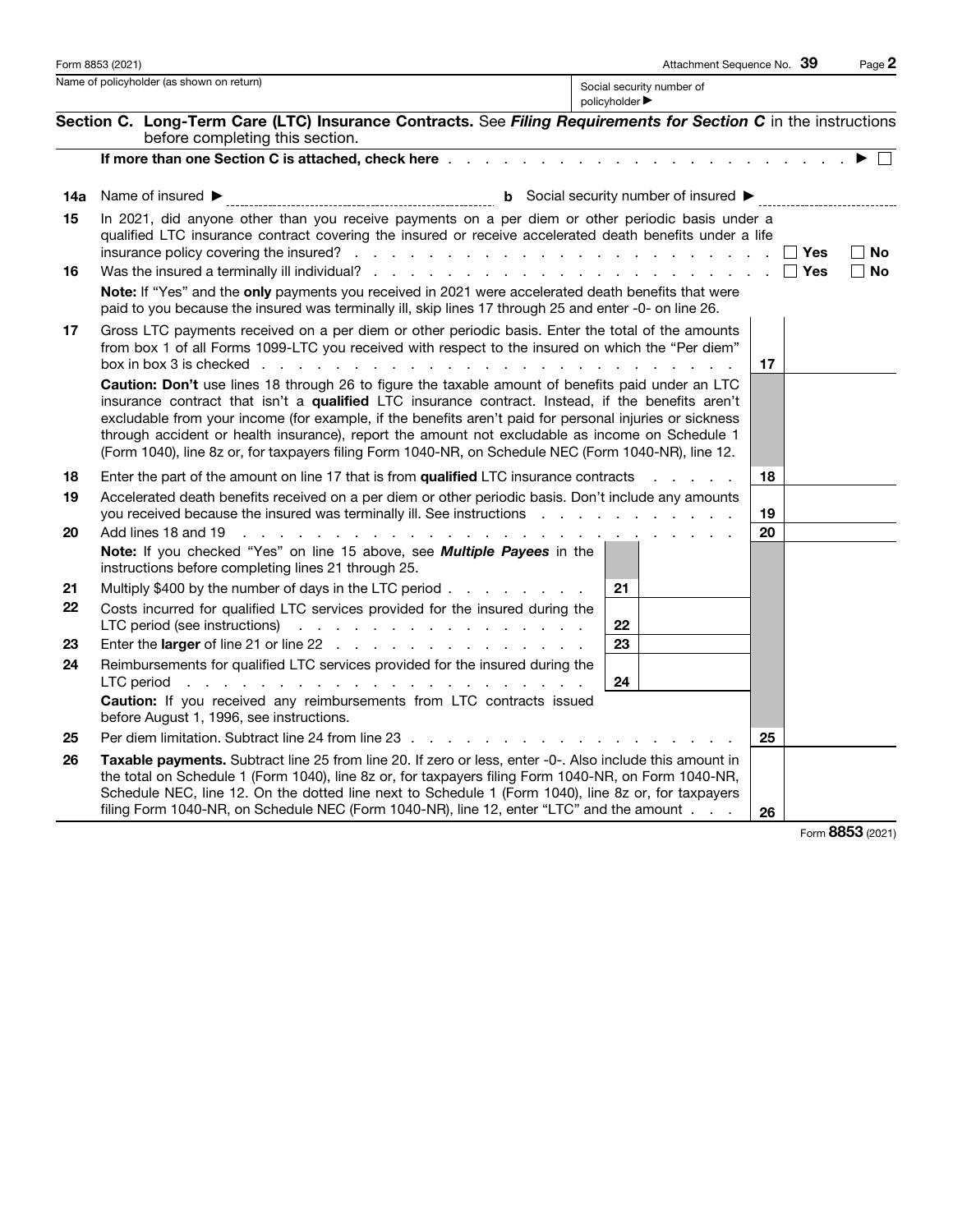# 2021 **Instructions for Form 8853**

## Archer MSAs and Long-Term Care Insurance Contracts

Section references are to the Internal Revenue Code unless otherwise noted.

## **Future Developments**

For the latest information about developments related to Form 8853 and its instructions, such as legislation enacted after they were published, go to *[IRS.gov/Form8853](https://www.irs.gov/form8853)*.

## **General Instructions**



*After December 31, 2007, contributions can't be made to an Archer Medical Savings Account for you, unless:*

*• You were an active Archer MSA participant for any tax year ending before January 1, 2008, or*

*• You became an active Archer MSA participant for a tax year ending after December 31, 2007, because of coverage under a high deductible health plan (HDHP) of an Archer MSA participating employer.*

## **Purpose of Form**

Use Form 8853 to:

- Report Archer MSA contributions (including employer contributions),
- Figure your Archer MSA deduction,<br>• Benort distributions from Archer MS
- Report distributions from Archer MSAs or
- Medicare Advantage MSAs,
- Report taxable payments from long-term care (LTC) insurance contracts, or

• Report taxable accelerated death benefits from a life insurance policy.

**Additional information.** See Pub. 969, Health Savings Accounts and Other Tax-Favored Health Plans, for more details on MSAs.

## **Who Must File**

You must file Form 8853 if any of the following applies.

• You (or your employer) made contributions for 2021 to your Archer MSA.

• You are filing a joint return and your spouse (or his or her employer) made contributions for 2021 to your spouse's Archer MSA.

• You (or your spouse, if filing jointly) acquired an interest in an Archer MSA or a Medicare Advantage MSA because of the death of the account holder. See *Death of Account Holder*, later.

• You (or your spouse, if filing jointly) were a policyholder who received payments under an LTC insurance contract or received any accelerated death benefits from a life insurance policy on a per diem or other periodic basis in 2021. See the instructions for Section C, later.

• You (or your spouse, if filing jointly) received Archer MSA or Medicare Advantage MSA distributions in 2021.

## **CAUTION !**

*If you (or your spouse, if filing jointly) received Archer MSA or Medicare Advantage MSA distributions in 2021,*  *you must file Form 8853 with Form 1040, 1040-SR, or 1040-NR even if you have no taxable income or any other reason for filing Form 1040, 1040-SR, or 1040-NR.*

## **Specific Instructions**

**Name and social security number (SSN).**  Enter your name(s) and SSN as shown on your tax return. If filing jointly and both you and your spouse each have an Archer MSA or each have a Medicare Advantage MSA, enter the SSN shown first on your tax return.

## **Section A—Archer MSAs Eligible Individual**

To be eligible for an Archer MSA, you (or your spouse) must be an employee of a small employer or be self-employed. You (or your spouse) must be covered under an HDHP and have no other health coverage except permitted coverage. You must not be enrolled in Medicare and can't be another person's dependent. You must be an eligible individual on the first day of a month to take an Archer MSA deduction for that month.

## **Small Employer**

A small employer is generally an employer who had an average of 50 or fewer employees during either of the last 2 calendar years. See Pub. 969 for details.

#### **Archer MSA**

Generally, an Archer MSA is a medical savings account set up exclusively for paying the qualified medical expenses of the account holder.

## **Qualified Medical Expenses**

Generally, qualified medical expenses for Archer MSA purposes are unreimbursed medical expenses that could otherwise be deducted on Schedule A (Form 1040). See the Instructions for Schedule A (Form 1040), and Pub. 502, Medical and Dental Expenses. Qualified medical expenses are those incurred by the account holder or the account holder's spouse or dependent(s). Amounts paid for menstrual care products shall be treated as paid for medical care. See the instructions for *Line 7*, later. You can't treat insurance premiums as qualified medical expenses unless the premiums are for:

- LTC insurance,
- Health care continuation coverage, or

• Health care coverage while receiving unemployment compensation under federal or state law.

## **High Deductible Health Plan**

An HDHP is a health plan that meets the following requirements.



## **Other Health Coverage**

If you have an Archer MSA, you (and your spouse, if you have family coverage) can't have any health coverage other than an HDHP. However, your spouse can have health coverage other than an HDHP if you aren't covered by that plan.

**Exceptions.** You can have additional insurance that provides benefits only for:

- Liabilities under workers' compensation laws, tort liabilities, or liabilities arising from the ownership or use of property;
- A specific disease or illness; or

• A fixed amount per day (or other period) of hospitalization.

You can also have coverage (either through insurance or otherwise) for accidents, disability, dental care, vision care, or long-term care. See *Other health coverage* in Pub. 969, Health Savings Accounts and Other Tax-Favored Health Plans, for additional information about exceptions.

#### **Disabled**

An individual is generally considered disabled if he or she is unable to engage in any substantial gainful activity due to a physical or mental impairment that can be expected to result in death or to continue indefinitely.

## **Death of Account Holder**

If the account holder's surviving spouse is the designated beneficiary, the Archer MSA is treated as if the surviving spouse were the account holder. The surviving spouse completes Form 8853 as though the Archer MSA belonged to him or her.

If the designated beneficiary isn't the account holder's surviving spouse, or there is no designated beneficiary, the account ceases to be an Archer MSA as of the date of death. The beneficiary completes Form 8853 as follows.

• Enter "Death of Archer MSA account holder" across the top of Form 8853.

• Enter the name(s) shown on the beneficiary's tax return and the beneficiary's SSN in the spaces provided at the top of the form and skip Part I.

• On lines 6a and 6c, enter the fair market value of the Archer MSA as of the date of death.

• On line 7, for a beneficiary other than the estate, enter qualified medical expenses incurred by the account holder before the date

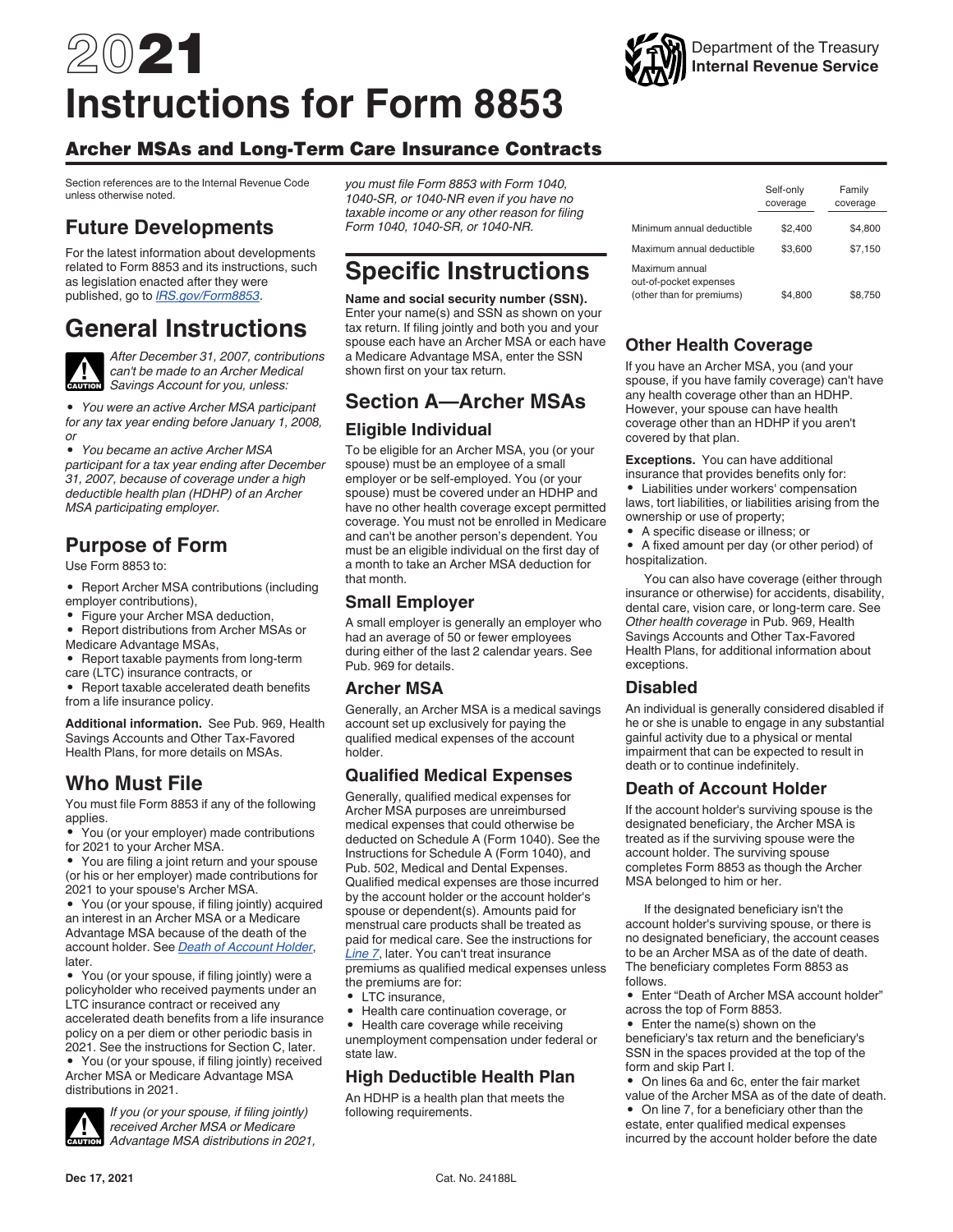of death that you paid within 1 year after the date of death.

• Complete the rest of Part II.

If the account holder's estate is the beneficiary, the fair market value of the Archer MSA as of the date of death is included in the account holder's final income tax return. Complete Form 8853 as described above, except you should complete Part I, if applicable.

The transfer isn't subject to the additional 20% tax. Report any earnings on the account after the date of death as income on your tax return.

**Note.** If, during the tax year, you are the beneficiary of two or more Archer MSAs or you are a beneficiary of an Archer MSA and you have your own Archer MSA, you must complete a separate Form 8853 for each Medicare Advantage MSA. Enter "statement" at the top of each Form 8853 and complete the form as instructed. Next, complete a controlling Form 8853, combining the amounts shown on each of the statement Forms 8853. Attach the statements to your paper tax return after the controlling Form 8853.

### **Deemed Distributions From Archer MSAs**

The following situations result in deemed distributions from your Archer MSA.

• You engaged in any transaction prohibited by section 4975 with respect to any of your Archer MSAs at any time in 2021. Your account ceases to be an Archer MSA as of January 1, 2021, and you must include the fair market value of all assets in the account as of January 1, 2021, on line 6a.

• You used any portion of any of your Archer MSAs as security for a loan at any time in 2021. You must include the fair market value of the assets used as security for the loan as income on Schedule 1 (Form 1040), line 8e.

Any deemed distribution won't be treated as used to pay qualified medical expenses. Generally, these distributions are subject to the additional 20% tax.

## **Part I—Archer MSA Contributions and Deductions**

Use Part I to figure:

later).

- Your Archer MSA deduction,
- Any excess contributions you made, and

• Any excess contributions made by an employer (see *Excess Employer Contributions*,

## **Figuring Your Archer MSA Deduction**

The amount you can deduct for Archer MSA contributions is limited by:

- The applicable portion of the HDHP's annual deductible (line 3), and
- Your compensation from the employer maintaining the HDHP (line 4).

Any employer contributions made to your Archer MSA prevent you from making deductible contributions. See *Employer Contributions to an Archer MSA*, later. Also, if you or your spouse made contributions in addition to any employer contributions, you may have to pay an additional tax. See *Excess Contributions You Make*, later.

You can't deduct any contributions you made after you became enrolled in Medicare. Also, you can't deduct contributions if you are someone else's dependent.

#### **Employer Contributions to an Archer MSA**

If an employer made contributions to your Archer MSA, you aren't entitled to a deduction. If you and your spouse are covered under an HDHP with family coverage and an employer made contributions to either of your Archer MSAs, neither you nor your spouse is allowed to make deductible contributions to an Archer MSA. If you and your spouse both have an HDHP with self-only coverage and only one of you received employer contributions to an Archer MSA, the other spouse is allowed to make deductible contributions to an Archer MSA.

### **How To Complete Part I**

Complete lines 1 through 5 as instructed on the form unless (1) or (2), next, applies.

1. If employer contributions to an Archer MSA prevent you from taking a deduction for amounts you contributed to your Archer MSA, complete Part I as follows.

- a. Complete lines 1 and 2.
- b. Skip lines 3 and 4.
- c. Enter -0- on line 5.

d. If line 2 is more than zero, see *Excess Contributions You Make*, later.

2. If you and your spouse have more than one Archer MSA, complete Part I as follows.

a. If either spouse has an HDHP with family coverage, you both are treated as having only the family coverage plan. Disregard any plans with self-only coverage.

b. If both spouses have HDHPs with family coverage, you both are treated as having only the family coverage plan with the lowest annual deductible.

c. If both spouses have HDHPs with self-only coverage, complete a separate Form 8853, Section A, Part I, for each spouse. Enter "statement" across the top of each Form 8853, fill in the name and SSN, and complete Part I. Next, add lines 1, 2, and 5 from the two statement Forms 8853 and enter those totals on the respective lines of the controlling Form 8853 (the combined Form 8853 for both spouses). Don't complete lines 3 and 4 of the controlling Form 8853. Attach the two statement Forms 8853 to your paper tax return after the controlling Form 8853.

#### **Line 1**

#### **Employer Contributions**

Employer contributions include any amount an employer contributes to any Archer MSA for you or your spouse for 2021. These contributions should be shown in box 12 of Form W-2 with code R. If your employer made excess contributions, you may have to report the excess as income. See *Excess Employer Contributions*, later, for details.

#### **Line 2**

Include on line 2 contributions you made to your Archer MSA in 2021. Also include those contributions made from January 1, 2022, through April 18, 2022, that were for 2021. Don't include amounts rolled over from another Archer MSA. See *Rollovers*, later.

#### **Line 3**

Go through the chart at the top of the Line 3 **Limitation Chart and Worksheet for each month** of 2021. Enter the result on the worksheet next to the corresponding month. Enter the amount from the last line of the worksheet on line 3.



*If eligibility and coverage for both you and your spouse didn't change from one month to the next, enter the same number you entered for the previous month. If eligibility and coverage didn't change during the entire year, figure the number for January only, and enter this amount on Form 8853, line 3.*

**More than one HDHP.** If you and your spouse had more than one HDHP on the first day of the month and one of the plans provides family coverage, use the *Family coverage* rules on the chart and disregard any plans with self-only coverage. If you and your spouse both have HDHPs with family coverage on the first day of the month, you both are treated as having only the family coverage plan with the lowest annual deductible.

**Married filing separately.** If you have an HDHP with family coverage and are married filing separately, enter only 37.5% (0.375) (one-half of 75%) of the annual deductible for each month on the worksheet; or, if you and your spouse agree to divide the 75% of the annual deductible in a different manner, enter your share.

#### **Line 4**

#### **Compensation**

Compensation includes wages, salaries, professional fees, and other pay you receive for services you perform. It also includes sales commissions, commissions on insurance premiums, pay based on a percentage of profits, tips, and bonuses. Generally, these amounts are included on the Form(s) W-2 you receive from your employer(s). Compensation also includes net earnings from self-employment, but only for a trade or business in which your personal services are a material income-producing factor. This is your income from self-employment minus expenses (including the deductible part of self-employment tax). Compensation doesn't include any amounts received as a pension or annuity and doesn't include any amount received as deferred compensation.

#### **Line 5**

If you (or your employer) contributed more to your Archer MSA than is allowable, you may have to pay an additional tax on the excess contributions. Figure the excess contributions using the following instructions. See Form 5329, Additional Taxes on Qualified Plans (Including IRAs) and Other Tax-Favored Accounts, to figure the additional tax.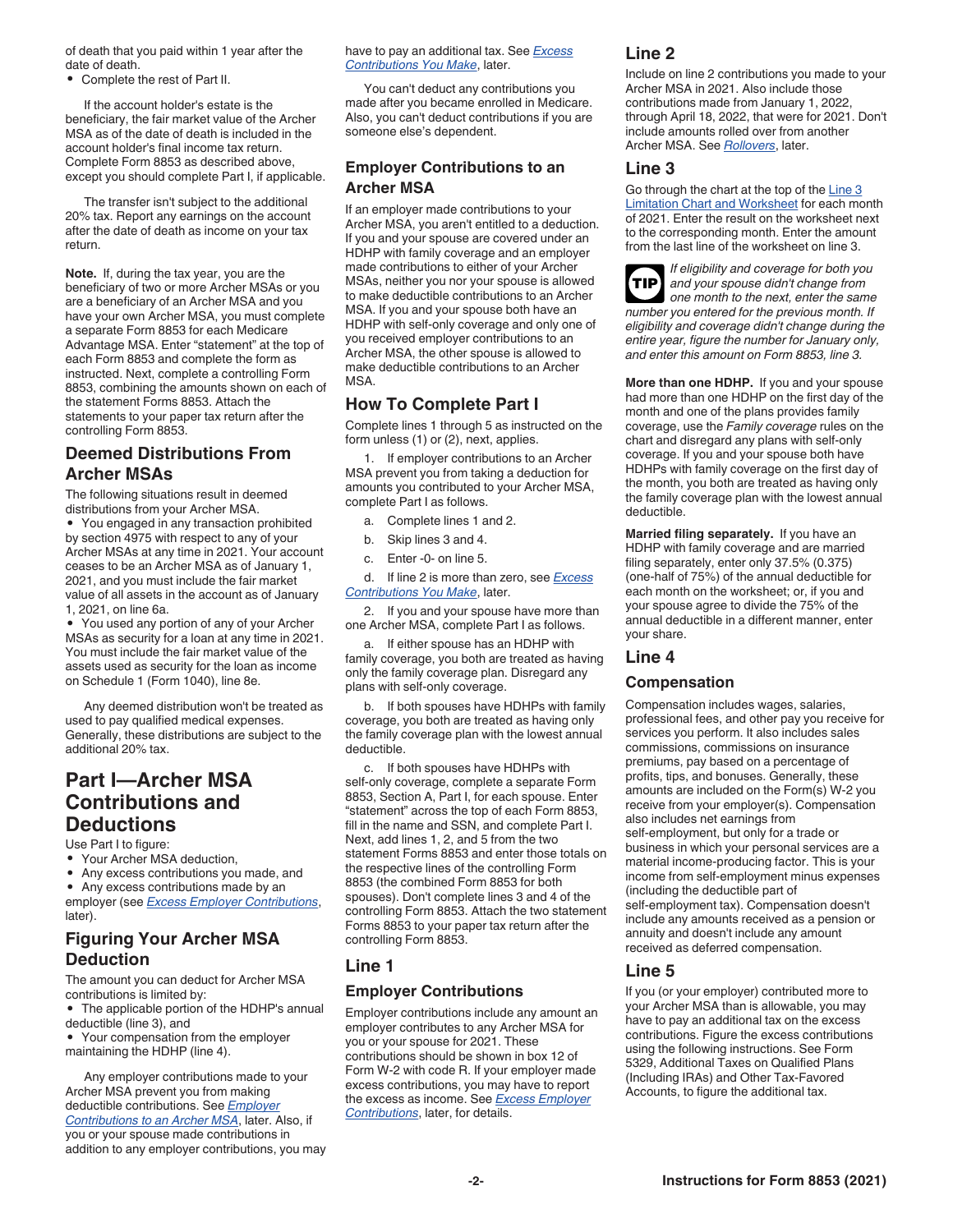#### **Excess Contributions You Make**

To figure your excess contributions, subtract your deductible contributions (line 5) from your actual contributions (line 2). However, you can withdraw some or all of your excess contributions for 2021, and they will be treated as if they hadn't been contributed if:

• You make the withdrawal by the due date, including extensions, of your 2021 tax return (but see the *Note* under *Excess Employer Contributions* below);

• You don't claim a deduction for the amount of the withdrawn contributions; and

• You also withdraw any income earned on the withdrawn contributions and include the earnings in "Other income" on your tax return for the year you withdraw the contributions and earnings.

#### **Excess Employer Contributions**

Excess employer contributions are the excess, if any, of your employer's contributions over the smaller of (a) your limitation on line 3, or (b) your compensation from the employer(s) who maintained your HDHP (line 4). If the excess wasn't included in income on Form W-2, you must report it as "Other income" on your tax return. However, you can withdraw some or all of the excess employer contributions for 2021, and they will be treated as if they hadn't been contributed if:

• You make the withdrawal by the due date, including extensions, of your 2021 tax return (but see the *Note* below);

• You don't claim an exclusion from income for the amount of the withdrawn contributions; and • You also withdraw any income earned on the withdrawn contributions and include the earnings in "Other income" on your tax return for the year you withdraw the contributions and earnings.

**Note.** If you timely filed your return without withdrawing the excess contributions, you can still make the withdrawal no later than 6 months after the due date of your tax return, excluding extensions. If you do, file an amended return with "Filed pursuant to section 301.9100-2" written at the top. Include an explanation of the withdrawal. Make all necessary changes on the amended return (for example, if you reported the contributions as excess contributions on your original return, include an amended Form 5329 reflecting that the withdrawn contributions are no longer treated as having been contributed).

#### **Deducting an Excess Contribution in a Later Year**

You may be able to deduct excess contributions for previous years that are still in your Archer MSA. The excess contribution you can deduct in the current year is the lesser of the following two amounts.

• Your maximum Archer MSA contribution limit for the year minus any amounts contributed to your Archer MSA for the year.

• The total excess contributions in your Archer MSA at the beginning of the year.

Any excess contribution remaining at the end of a tax year is subject to the additional tax. See Form 5329.

## **Line 3 Limitation Chart and Worksheet**

*Go through this chart for each month of 2021. See the instructions for line 3.* (Keep for your records)



| Month in 2021                                                                                                                                                                                                                  | <b>Amount from</b><br>chart above |
|--------------------------------------------------------------------------------------------------------------------------------------------------------------------------------------------------------------------------------|-----------------------------------|
|                                                                                                                                                                                                                                |                                   |
|                                                                                                                                                                                                                                |                                   |
|                                                                                                                                                                                                                                |                                   |
|                                                                                                                                                                                                                                |                                   |
|                                                                                                                                                                                                                                |                                   |
|                                                                                                                                                                                                                                |                                   |
|                                                                                                                                                                                                                                |                                   |
|                                                                                                                                                                                                                                |                                   |
|                                                                                                                                                                                                                                |                                   |
|                                                                                                                                                                                                                                |                                   |
| November <u>.</u>                                                                                                                                                                                                              |                                   |
|                                                                                                                                                                                                                                |                                   |
| Total for all months the state of the state of the state of the state of the state of the state of the state of the state of the state of the state of the state of the state of the state of the state of the state of the st |                                   |
| <b>Limitation.</b> Divide the total by 12. Enter here and on line 3                                                                                                                                                            |                                   |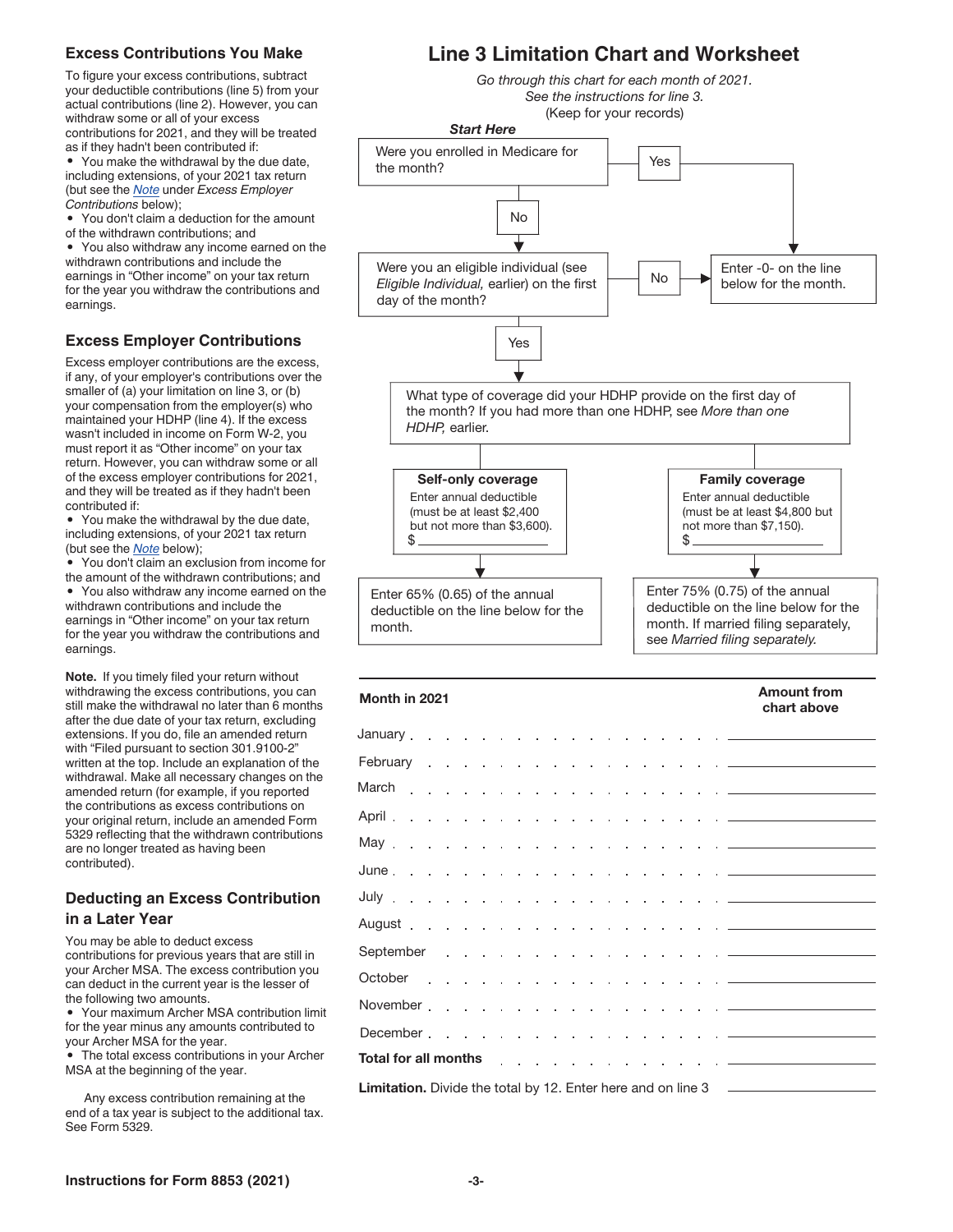## **Part II—Archer MSA Distributions**

#### **Line 6a**

Enter the total distributions you and your spouse received in 2021 from all Archer MSAs. These amounts should be shown in box 1 of Form 1099-SA.

### **Line 6b**

Include on line 6b any distributions you received in 2021 that were rolled over. See *Rollovers* below. Also include any excess contributions (and the earnings on those excess contributions) included on line 6a that were withdrawn by the due date, including extensions, of your return. See the instructions for line 5, earlier.

## **Rollovers**

A rollover is a tax-free distribution (withdrawal) of assets from one Archer MSA that is reinvested in another Archer MSA or a health savings account (HSA) of the same account holder. Generally, you must complete the rollover within 60 days following the distribution. An Archer MSA and an HSA can receive only one rollover contribution in a 1-year period. See Pub. 590-A, Contribution to Individual Retirement Arrangements (IRAs), for more details and additional requirements regarding rollovers.

**Note.** If you instruct the trustee of your Archer MSA to transfer funds directly to the trustee of another of your Archer MSAs, the transfer isn't considered a rollover. There is no limit on the number of these transfers. Don't include the amount transferred in income, deduct it as a contribution, or include it as a distribution on line 6a.

## **Line 7**

In general, include on line 7 distributions from all Archer MSAs in 2021 that were used for the qualified medical expenses (see *Qualified Medical Expenses*, earlier) of:

- 1. Yourself and your spouse;
- 2. All your dependents; and

3. Any person who would be your dependent except that:

a. The person filed a joint return;

b. The person had gross income of \$4,300 or more; or

c. You, or your spouse if filing jointly, are dependents of someone else.

*For this purpose, a child of parents who are divorced, separated, or living apart for the last 6 months of the calendar year is treated as the dependent of both parents whether or not the custodial parent releases the claim to the child as his or her dependent.* **TIP**

However, if you or your employer made a contribution to your Archer MSA in 2021 and you used withdrawals to pay expenses for an individual who wasn't covered by an HDHP or was covered by a plan that wasn't an HDHP (other than the exceptions listed under *Other Health Coverage*, earlier) at the time the expenses were incurred, then you shouldn't include those withdrawals on line 7.

*Example.* In 2021, you were covered by an HDHP with self-only coverage and your spouse was covered by a health plan that wasn't an HDHP. You made contributions to an Archer MSA for 2021. You can't include on line 7 withdrawals made from the Archer MSA to pay your spouse's medical expenses incurred in 2021 because your spouse was covered by a plan that wasn't an HDHP.



## **Lines 9a and 9b**

#### **Additional 20% Tax**

Archer MSA distributions included in income (line 8) are subject to an additional 20% tax unless one of the following exceptions applies.

#### **Exceptions to the Additional 20% Tax**

The additional 20% tax doesn't apply to distributions made after the date that the account holder:

- Dies,
- Becomes disabled (see *Disabled*, earlier), or • Turns age 65.

If any of the exceptions applies to any of the distributions included on line 8, check the box on line 9a. Enter on line 9b only 20% (0.20) of any amount included on line 8 that doesn't meet any of the exceptions.

*Example 1.* You turned age 66 in 2021 and had no Archer MSA during 2021. Your spouse turned age 63 in 2021 and received a distribution from an Archer MSA that is included in income. Don't check the box on line 9a because your spouse (the account holder) didn't meet the age exception for the distribution. Enter 20% of the amount from line 8 on line 9b.

**Example 2.** Both you and your spouse received distributions from your Archer MSAs in 2021 that are included in income. You were age 65 at the time you received the distributions and your spouse was age 63 when he or she received the distributions. Check the box on line 9a because the additional 20% tax doesn't apply to the distributions you received (because you met the age exception). However, the additional 20% tax does apply to your spouse's distributions. Enter on line 9b only 20% of the amount of your spouse's distributions included on line 8.

*Example 3.* You turned age 65 in 2021. You received distributions that are included in income both before and after you turned age 65. Check the box on line 9a because the additional 20% tax doesn't apply to the distributions made after the date you turned age 65. However, the additional 20% tax does apply to the distributions made on or before the date you turned age 65. Enter on line 9b, 20% of the amount of these distributions included on line 8.

## **Section B—Medicare Advantage MSA Distributions**

Complete Section B if you (or your spouse, if filing jointly) received distributions from a Medicare Advantage MSA in 2021. If both you and your spouse received distributions, complete a separate Form 8853, Section B, for each spouse. Enter "statement" across the top of each Form 8853, fill in the name and SSN, and complete Section B. Next, add lines 10, 11, 12, and 13b from the two statement Forms 8853 and enter those totals on the respective lines of the controlling Form 8853 (the combined Form 8853 for both spouses). If either spouse checked the box on line 13a of the statement Form 8853, check the box on the controlling Form 8853. Attach the two statement Forms 8853 to your paper tax return after the controlling Form 8853.

*If you (or your spouse, if filing jointly) received distributions from a Medicare Advantage MSA in 2021, you must file*  **CAUTION** *Form 8853 with a Form 1040, 1040-SR, or 1040-NR even if you have no taxable income or any other reason for filing Form 1040, 1040-SR, or 1040-NR.* **!**

## **Medicare Advantage MSA**

A Medicare Advantage MSA is an Archer MSA designated as a Medicare Advantage MSA to be used solely to pay the qualified medical expenses of the account holder. To be eligible for a Medicare Advantage MSA, you must be enrolled in Medicare and have an HDHP that meets the Medicare guidelines. Contributions to the account can be made only by Medicare. The contributions and any earnings, while in the account, aren't taxable to the account holder. A distribution used exclusively to pay for the qualified medical expenses of the account holder isn't taxable. Distributions that aren't used for qualified medical expenses of the account holder are included in income and also may be subject to a penalty.

#### **Death of Account Holder**

If the account holder's surviving spouse is the designated beneficiary, the Medicare Advantage MSA is treated as a regular Archer MSA (not a Medicare Advantage MSA) of the surviving spouse for distribution purposes. Follow the instructions in Section A for *Death of Account Holder*, earlier.

If the designated beneficiary isn't the account holder's surviving spouse, or there is no designated beneficiary, the account ceases to be an MSA as of the date of death. The beneficiary completes Form 8853 as follows.

• Enter "Death of Medicare Advantage MSA account holder" across the top of Form 8853.

• Enter the name(s) shown on the beneficiary's tax return and the beneficiary's SSN in the spaces provided at the top of the form. Skip Section A.

• On line 10, enter the fair market value of the Medicare Advantage MSA as of the date of death.

• On line 11, for a beneficiary other than the estate, enter qualified medical expenses incurred by the account holder before the date of death that you paid within 1 year after the date of death.

• Complete the rest of Section B.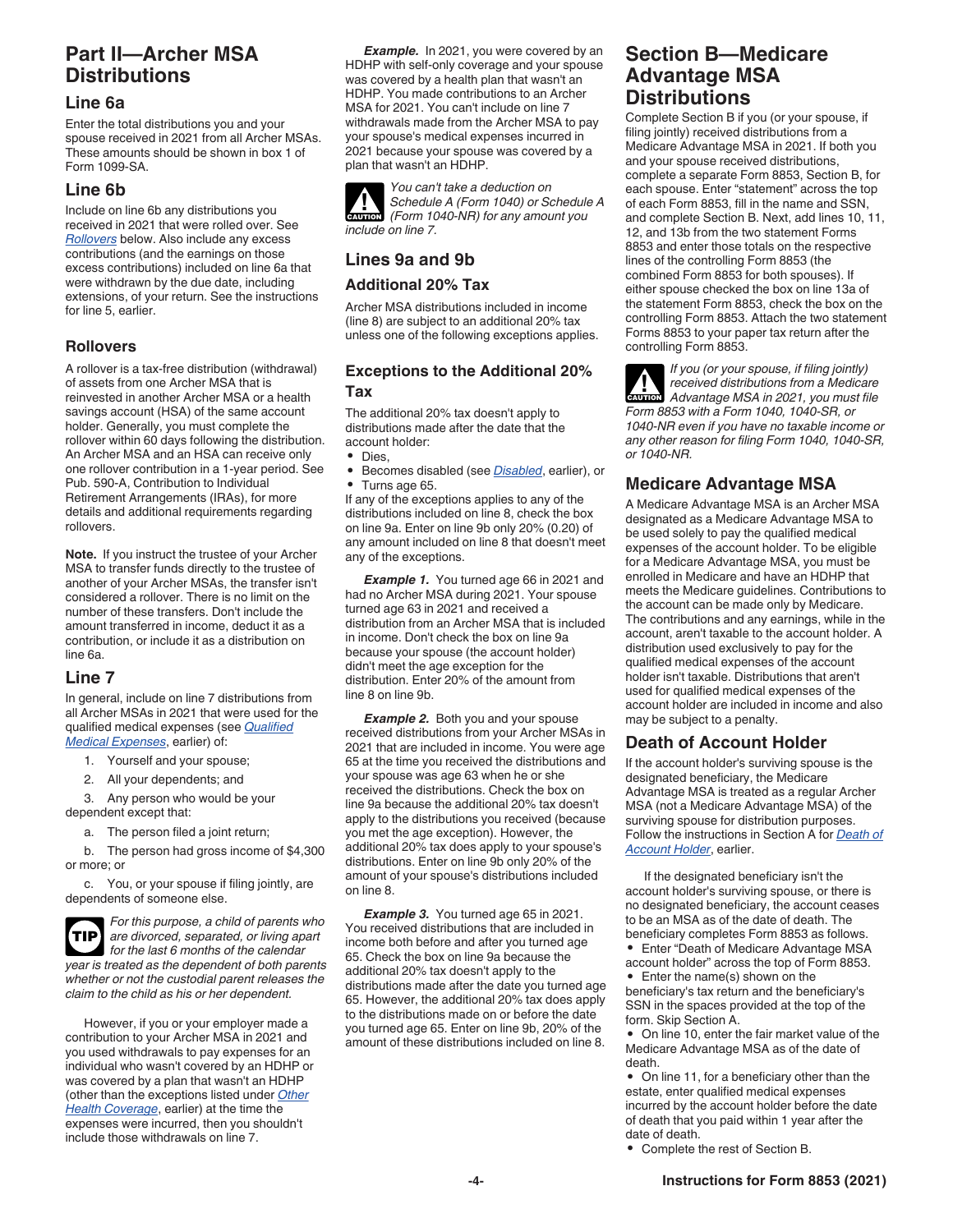### **Additional 50% Tax Worksheet—Line 13b** *Keep for Your Records*

|  | Keep for Your Records |
|--|-----------------------|

| 1. |                                                                                                  |    |  |
|----|--------------------------------------------------------------------------------------------------|----|--|
| 2. | Did you have a Medicare Advantage MSA on December 31, 2020?                                      |    |  |
|    | No. stop) Enter one-half of line 1 on Form 8853, line 13b.                                       |    |  |
|    | 2.<br><b>Ves.</b> Enter the value of your Medicare Advantage MSA on December 31, 2020 $\ldots$ , |    |  |
| 3. | Enter the amount of the annual deductible for your HDHP policy on January 1,                     |    |  |
|    |                                                                                                  |    |  |
| 4. |                                                                                                  |    |  |
| 5. | Subtract line 4 from line 2. If zero or less, enter -0-<br>5.                                    |    |  |
| 6. |                                                                                                  | 6. |  |
| 7. |                                                                                                  |    |  |
|    |                                                                                                  |    |  |

If the account holder's estate is the beneficiary, the fair market value of the Medicare Advantage MSA as of the date of death is included in the account holder's final income tax return.

The transfer isn't subject to the additional 50% tax. The beneficiary should report any earnings on the account after the date of death as income on the beneficiary's tax return.

**Note.** If, during the tax year, you are the beneficiary of two or more Medicare Advantage MSAs or you are a beneficiary of a Medicare Advantage MSA and you have your own Medicare Advantage MSA, you must complete a separate Form 8853 for each MSA. Enter "statement" at the top of each Form 8853 and complete the form as instructed. Next, complete a controlling Form 8853, combining the amounts shown on each of the statement Forms 8853. Attach the statements to your paper tax return after the controlling Form 8853.

#### **Line 10**

Enter the total distributions you received in 2021 from all Medicare Advantage MSAs. These amounts should be shown in box 1 of Form 1099-SA. This amount shouldn't include any erroneous contributions made by Medicare (or any earnings on the erroneous contributions) or any amounts from a trustee-to-trustee transfer from one Medicare Advantage MSA to another Medicare Advantage MSA of the same account holder.

#### **Line 11**

Enter the total distributions from all Medicare Advantage MSAs in 2021 that were used only for the account holder's qualified medical expenses (see *Qualified Medical Expenses*, earlier).



*You can't take a deduction on Schedule A (Form 1040) or Schedule A*  **CAUTION** *(Form 1040-NR)* for any amount you *include on line 11.*

#### **Lines 13a and 13b**

#### **Additional 50% Tax**

Medicare Advantage MSA distributions included in income (line 12) may be subject to an additional 50% tax unless one of the following exceptions applies.

#### **Exceptions to the Additional 50% Tax**

The additional 50% tax doesn't apply to distributions made on or after the date that the account holder:

• Dies, or

• Becomes disabled (see *Disabled*, earlier). If either of the exceptions applies to any of the distributions included on line 12, check the box on line 13a. Next, if either of the exceptions applies to all the distributions included on line 12, enter -0- on line 13b. Otherwise, complete the **Additional 50% Tax** Worksheet—Line 13b to figure the amount of

the additional 50% tax to enter on line 13b.

## **Section C—Long-Term Care (LTC) Insurance Contracts**

See *Filing Requirements for Section C*, later. Also, for more information, see Pub. 502.

#### **Definitions**

#### **Policyholder**

The policyholder is the person who owns the proceeds of the LTC insurance contract, life insurance contract, or viatical settlement, and also can be the insured individual. The policyholder is required to report the income, even if payment is assigned to a third party or parties. In the case of a group contract, the certificate holder is considered to be the policyholder.

#### **Qualified LTC Insurance Contract**

A qualified LTC insurance contract is a contract issued:

• After December 31, 1996, that meets the requirements of section 7702B, including the requirement that the insured must be a chronically ill individual (defined later); or • Before January 1, 1997, that met state law requirements for LTC insurance contracts at the time when and in the state where the contract was issued and hasn't been changed materially.

In general, amounts paid under a qualified LTC insurance contract are excluded from your income. However, if you receive *Per Diem Payments* (defined next), the amount you can exclude is limited.

#### **Per Diem Payments**

Per diem payments are payments of a fixed amount made on a periodic basis without regard to actual expenses incurred. Box 3 of Form 1099-LTC should indicate whether payments were per diem payments.

#### **Chronically Ill Individual**

A chronically ill individual is someone who has been certified (at least annually) by a licensed health care practitioner as:

• Being unable to perform at least two activities of daily living (eating, toileting, transferring, bathing, dressing, and continence), without substantial assistance from another individual, for at least 90 days, due to a loss of functional capacity; or

• Requiring substantial supervision to protect the individual from threats to health and safety due to severe cognitive impairment. An individual must have been certified within the past 12 months as meeting this condition.

#### **Accelerated Death Benefits**

Generally, amounts paid as accelerated death benefits under a life insurance contract or for the sale or assignment of any portion of the death benefit as part of a viatical settlement are fully excludable from your gross income if the insured is a *Terminally Ill Individual* (defined below). Accelerated death benefits paid with respect to an insured individual who is chronically ill are generally excludable from your gross income to the same extent as they would be under a qualified LTC insurance contract.

#### **Terminally Ill Individual**

A terminally ill individual is any individual who has been certified by a physician as having an illness or physical condition that can reasonably be expected to result in death within 24 months of the date of certification.

#### **Line 15**

Special rules apply in determining the taxable payments if other individuals received per diem payments under a qualified LTC insurance contract or as accelerated death benefits with respect to the insured listed on line 14a. See *Multiple Payees*, later, for details.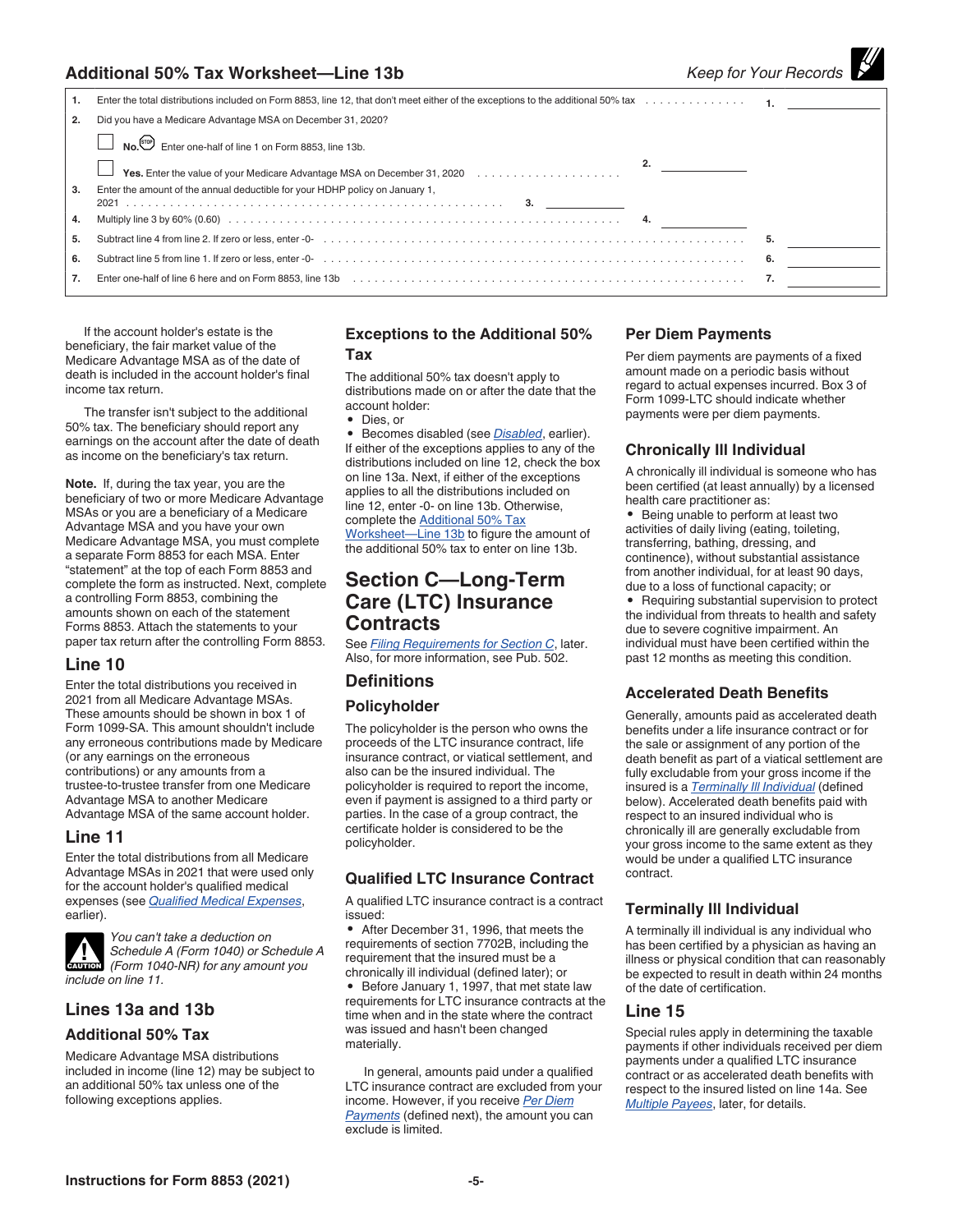

#### **Line 18**



*If you have more than one LTC period, you must separately calculate the taxable amount of the payments received during each LTC period. To do this, complete lines 18 through 26 on separate Sections C for each LTC period. Enter the total on line 26 from each separate Section C on the Form 8853 that you attach to your tax return. See the instructions for line 21 for the LTC period.* **CAUTION**

## **Line 19**

Enter the total accelerated death benefits you received with respect to the insured listed on line 14a. These amounts are generally shown in box 2 of Form 1099-LTC. Include only amounts you received while the insured was a chronically ill individual. Don't include amounts you received while the insured was a terminally ill individual. If the insured was redesignated from chronically ill to terminally ill in 2021, only

include on line 19 payments received before the insured was certified as terminally ill.

## **Line 21**

The number of days in your LTC period depends on which method you choose to define the LTC period. Generally, you can choose either the *Contract Period* method or the *Equal Payment Rate* method. However, special rules apply if other persons also received per diem payments in 2021 under a qualified LTC insurance contract or as accelerated death benefits with respect to the insured listed on line 14a. See *Multiple Payees*, later, for details.

## **Method 1—Contract Period**

Under this method, your LTC period is the same period as that used by the insurance company under the contract to compute the benefits it pays you. For example, if the insurance company computes your benefits on a daily basis, your LTC period is 1 day.

*If you choose this method for defining the LTC period(s) and different LTC insurance contracts for the same insured use different contract periods, then all such LTC contracts must be treated as computing benefits on a daily basis.* **CAUTION !**

## **Method 2—Equal Payment Rate**

Under this method, your LTC period is the period during which the insurance company uses the same payment rate to compute your benefits. For example, you have two LTC periods if the insurance contract computes payments at a rate of \$175 per day from March 1, 2021, through May 31, 2021, and then at a rate of \$195 per day from June 1, 2021, through December 31, 2021. The first LTC period is 92 days (from March 1 through May 31) and the second LTC period is 214 days (from June 1 through December 31).